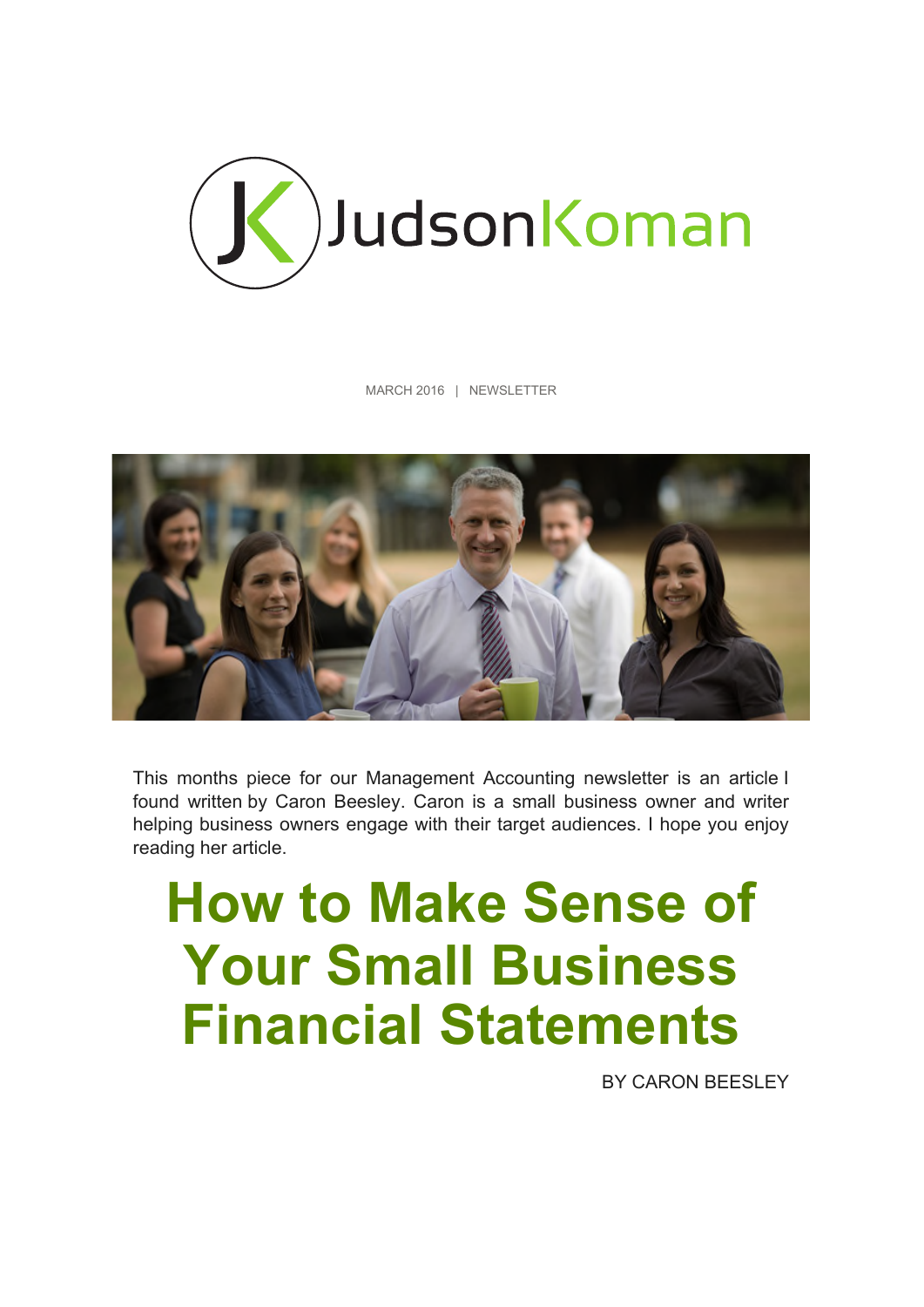How does your business assess its financial strength? No doubt you refer to your income statement and your bank account for the basics, but the truth is most businesses ignore the most powerful financial tools in the accounting arsenal: the balance sheet and the cash flow statement.

Combined with the income statement, these statements provide the most comprehensive financial view of any business. That's why they're considered essential components of a business plan. But what role does each of these financial statements play and how do you interpret the data they produce?

Here's an overview of the three key financial statements and how they can help you keep your finger on the pulse of your business's fiscal position.

#### **The Income Statement**

Think of the income statement as your business's report card.

The business income statement, also referred to as a profit and loss (P&L) statement, is a useful tool for providing an overview of how your business is doing over time and breaks down the revenue generated by your business and the expenses incurred.

A well-maintained income statement will show how profitable your business is and inform any steps that can be taken to increase profitability (i.e., whether you should focus on more profitable product lines or curb unnecessary expenses). It also shows you how much cash is left over to grow the business, pay your salary as owner, and cover any debt. When investors look at your business plan, they will use your income statement to assess the level of risk involved in extending credit or venture capital your way.

What your income statement won't tell you is whether your overall financial condition is weak or strong (refer to your Balance Sheet for this), the money you owe or that's owed to you (refer to your Cash Flow Statement), or list any assets you own or liabilities you owe (again, see your Balance Sheet).

An income statement is usually prepared monthly, quarterly or annually.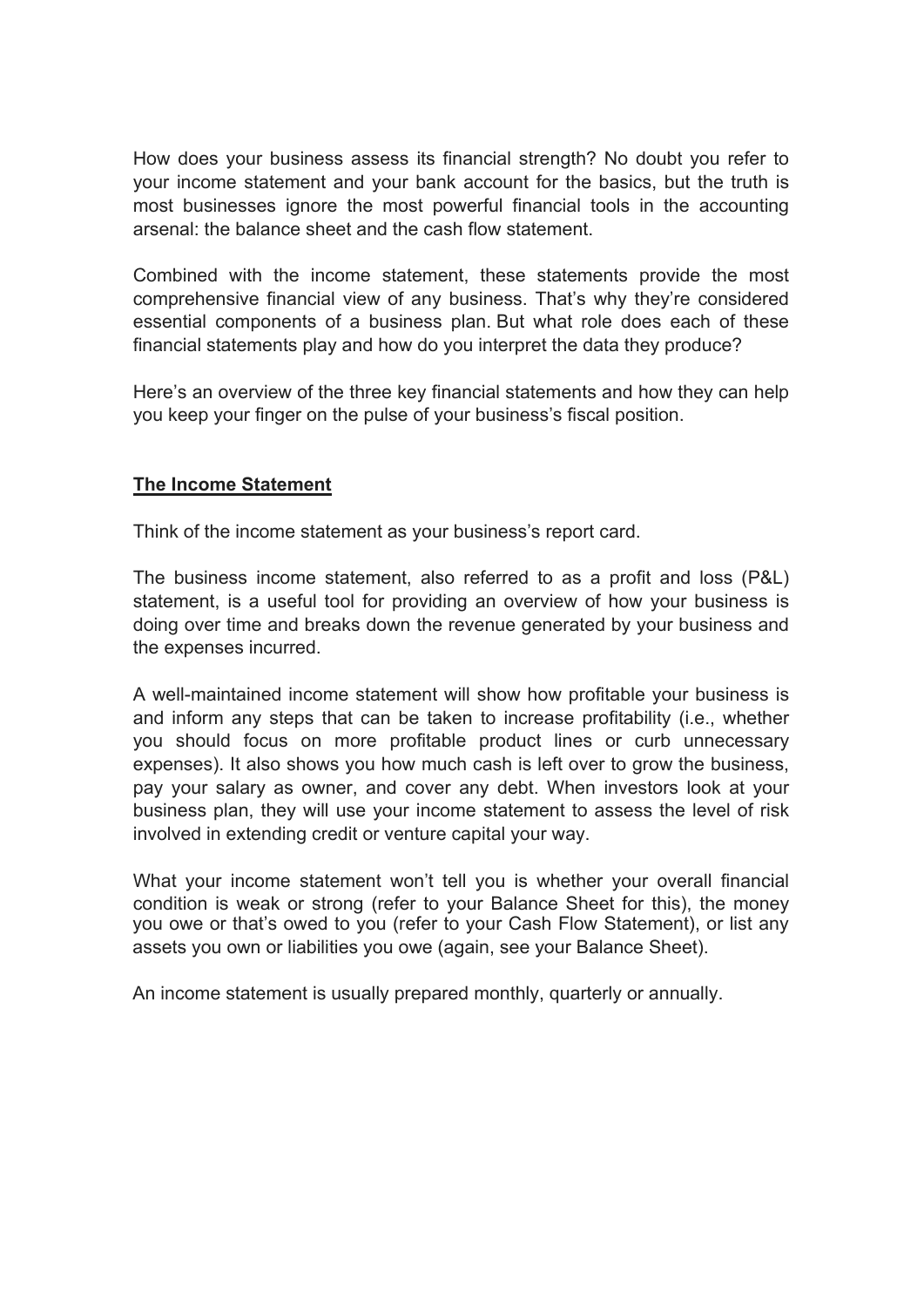## **The Balance Sheet**

Think of the balance sheet as a window into your business's financial strength.

Although investors may pay attention to your income statement, the balance sheet is actually their preferred starting point for building a picture of your business's fiscal health. Why? Because at its simplest level, the balance sheet summarizes key financial information on a given date (as opposed to the income statement, which shows profitability over a period of time) and is a good indicator of company stability and liquidity (both important factors in determining your business's ability to fund its own growth without requiring outside financing).

The balance sheet is usually put together at the end of a particular time period—usually a month or quarter—and lists the following:

- **Business assets** "*What do we have?*" Not just what your business owns, but what it controls or what is in its possession, such as a financed vehicle.
- **Liabilities** "*What do we owe?"* Your debts, including loans, outstanding credit card payments, etc.
- **Owner's equity** "*What is left over for the owner(s)?"* How much of the business's assets do you still own once you've paid off all your liabilities?

This information in your balance sheet can provide a view into the following:

- The net value of your small business (should you ever want to incorporate or sell your business).
- Current and long term debt.
- Asset management (how effectively you're managing your assets) and liquidity ratios (your ability to turn an asset into cash).
- Comparative data so that you can see changes in cash, accounts payable/receivable, equity, inventory, and retained earnings.

A balance sheet can seem a little overwhelming and the format can differ wildly depending on your business type, so it's a good idea to have an accountant help you set up and interpret your first one. Even if creating a balance sheet is intimidating, don't shy away from it—it's an essential part of your business plan and an extremely helpful tool for running your business.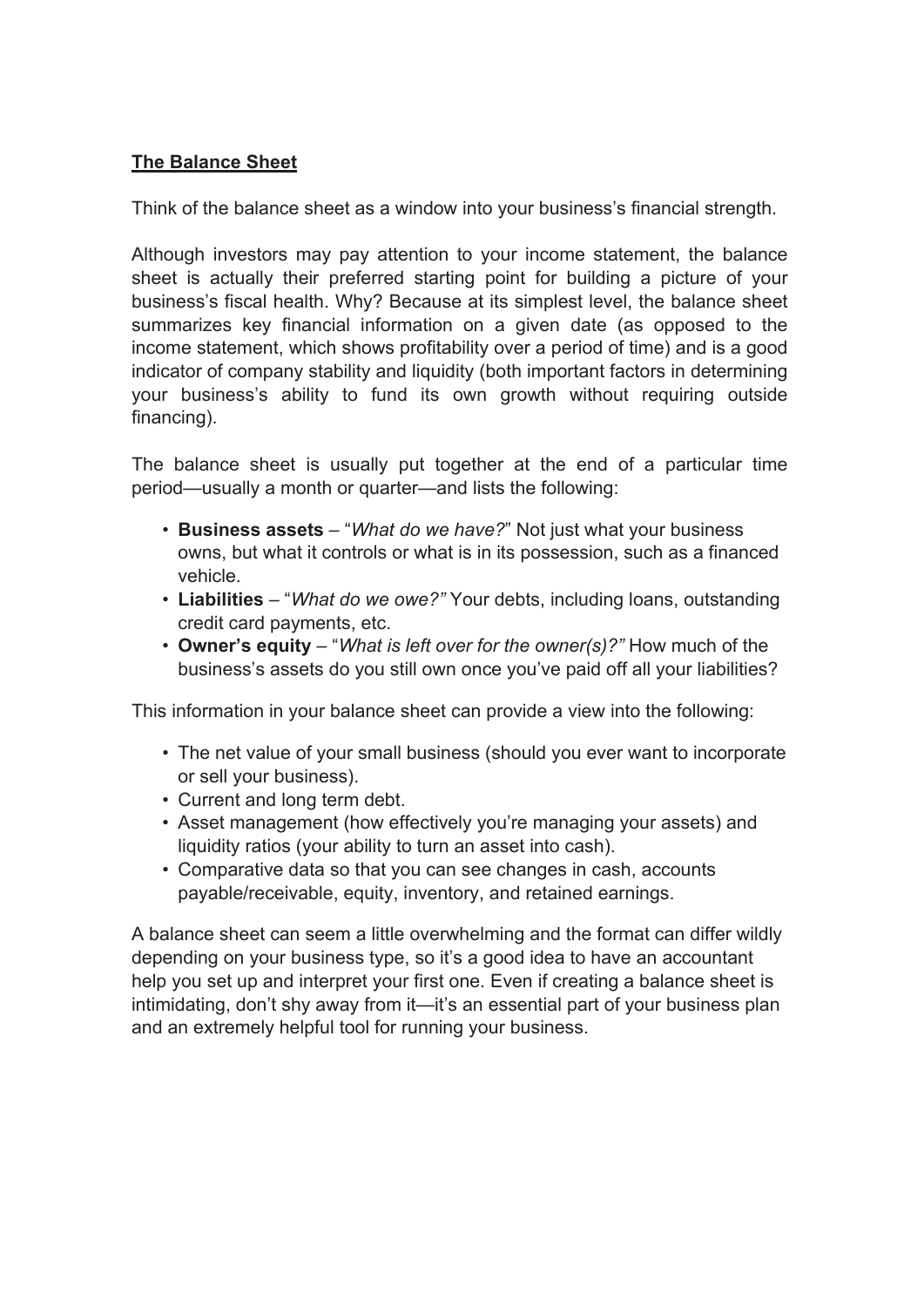## **The Cash Flow Statement**

Does your business have the cash to stay afloat?

More businesses fail because of cash flow issues than for any other reason. That's because cash doesn't always flow into your business at the same rate that it exits it! In fact, your business can be profitable yet still have cash flow problems. While your income statement can tell you whether you made a profit, it doesn't take into account delinquent or missing payments or help you determine whether you actually generated enough cash to stay afloat.

In order to understand and manage the flow of cash in and out of your business you'll need to maintain a cash flow statement. Updated on a daily, weekly, or monthly basis, the statement can be a simple one-page spreadsheet or a more dynamic report created with accounting software like QuickBooks or **FreshBooks** 

Whichever template you use, you'll rely on the following formula to calculate your end balance: **Operational Costs + Asset Investments + Financing = Cash Balance**. Let's dig a little deeper:

- **Operational Costs** This includes your net income and losses, minus your regular expenses, and is the one number that you'll want to see growth in because it provides an accurate picture of the cash you are generating before any costs associated with financing or investments are taken into consideration.
- **Asset Investments** This section reports both inflows and outflows from purchases and sales of long-term business investments such as property, assets, equipment, and securities.
- **Financing** This is the cash you've received as a result of a business loan, line of credit, the sale of stock, or other capital infusions.

In addition to helping you gauge whether your business has enough money to cover its day-to-day activities, pay its bills on time, and maintain a positive cash flow, your cash flow statement also informs a number of other financial decisions, such as whether you need additional capital to fund seasonal fluctuations or purchase inventory to support a growth in sales.

For lending purposes, you'll include the cash flow statement in your business plan to provide evidence to your bank that you can manage cash and have a plan for dealing with cash flow gaps when they arise.